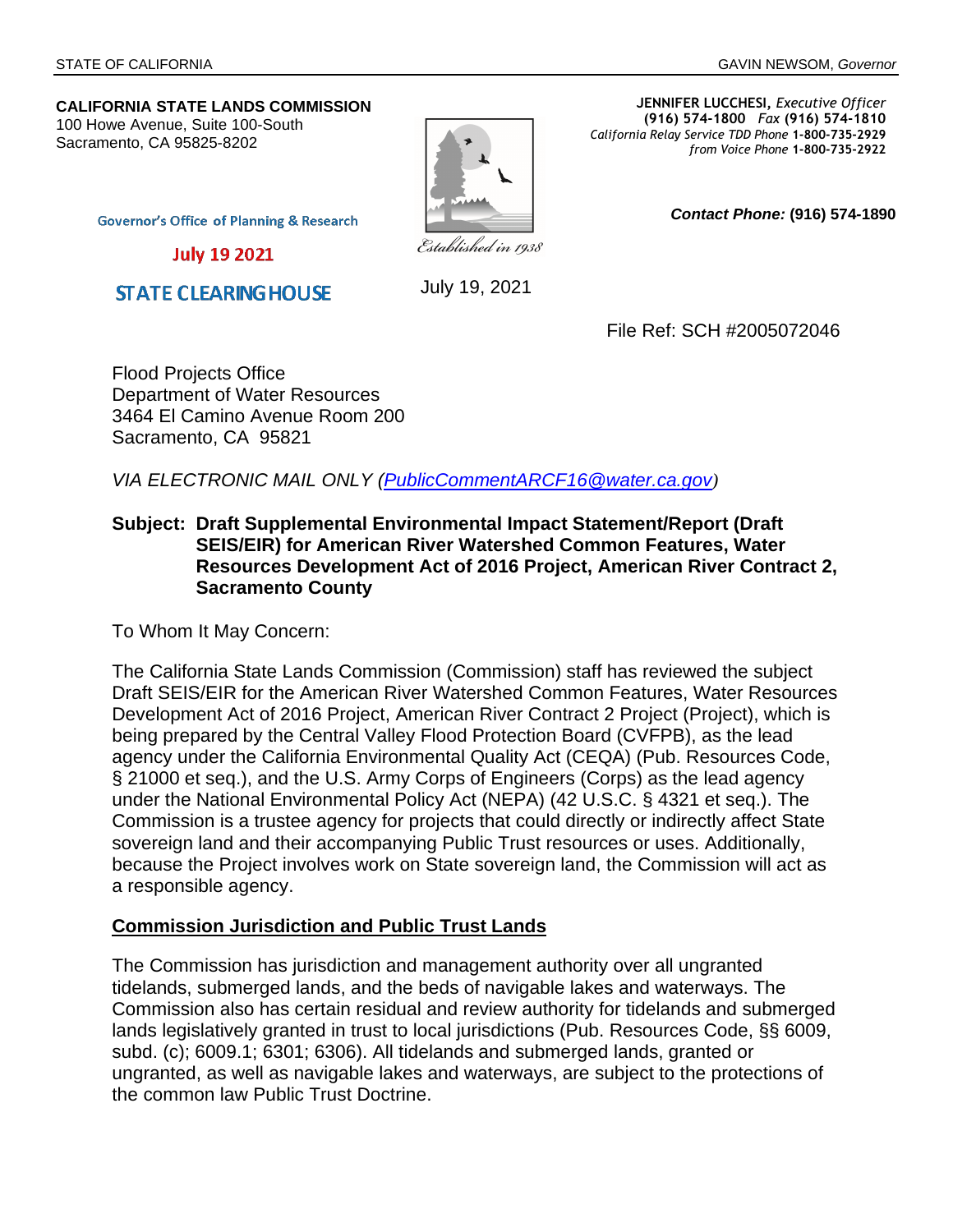As general background, the State of California acquired sovereign ownership of all tidelands and submerged lands and beds of navigable lakes and waterways upon its admission to the United States in 1850. The state holds these lands for the benefit of all people of the State for statewide Public Trust purposes, which include but are not limited to waterborne commerce, navigation, fisheries, water-related recreation, habitat preservation, and open space. On navigable non-tidal waterways, including lakes, the state holds fee ownership of the bed of the waterway landward to the ordinary low-water mark and a Public Trust easement landward to the ordinary high-water mark, except where the boundary has been fixed by agreement or a court. Such boundaries may not be readily apparent from present day site inspections.

Based upon the information provided and a preliminary review of our records, we have determined that the Lower American River (LAR), located within Sacramento County near Sites 2-2 and 2-3 is likely in a natural condition, non-tidal in this vicinity, navigable, and meandered on both banks on Rancho Del Paso, U.S. Township, and S & O Survey plats. The extent of State sovereign ownership is likely waterward of the current lowwater mark on the right bank of the LAR. The proposed Site 2-3 work area appears to be located landward of State sovereign land; therefore, no lease would be required for work at Site 2-3.

However, it appears the proposed Site 2-2 Work Area is located waterward of the current low-water mark on the LAR and would encroach onto State sovereign land. Therefore, a lease would be required for work in this area. Please contact Sandra Avila with the Land Management Division (contact information provided below) for further information on the Commission's leasing requirements.

In addition, we have determined that the LAR near the proposed Arden Pond and Rossmoor West mitigation sites is likely in a natural condition, non-tidal in this vicinity, navigable, and meandered on both banks on the rancho plats. The uplands at this location are within Rancho Del Paso and Rancho San Juan (right bank), and Rancho De Los Americanos and Rancho New Helvetia (left bank). The extent of State sovereign ownership is likely waterward of the current low-water mark. For the proposed Arden Pond mitigation site, the improvements appear to be located landward of the current low-water mark on the banks of the LAR and are not on State sovereign land. Also, for the proposed Rossmoor West mitigation site the improvements also appear to be located landward of State sovereign land. The improvements include excavation at, and landward of, a water surface elevation which is likely landward of the current low-water mark of the banks of the LAR near the proposed mitigation projects. Therefore, no lease would be required for work within these mitigation sites.

# **Project Description**

CVFPB proposes to install erosion protection features along the LAR at levee sites 2-2 and 2-3. The purpose of the Project is to reduce the overall flood risk within the study area. The design objectives would:

• Minimize impacts on hydraulic capacity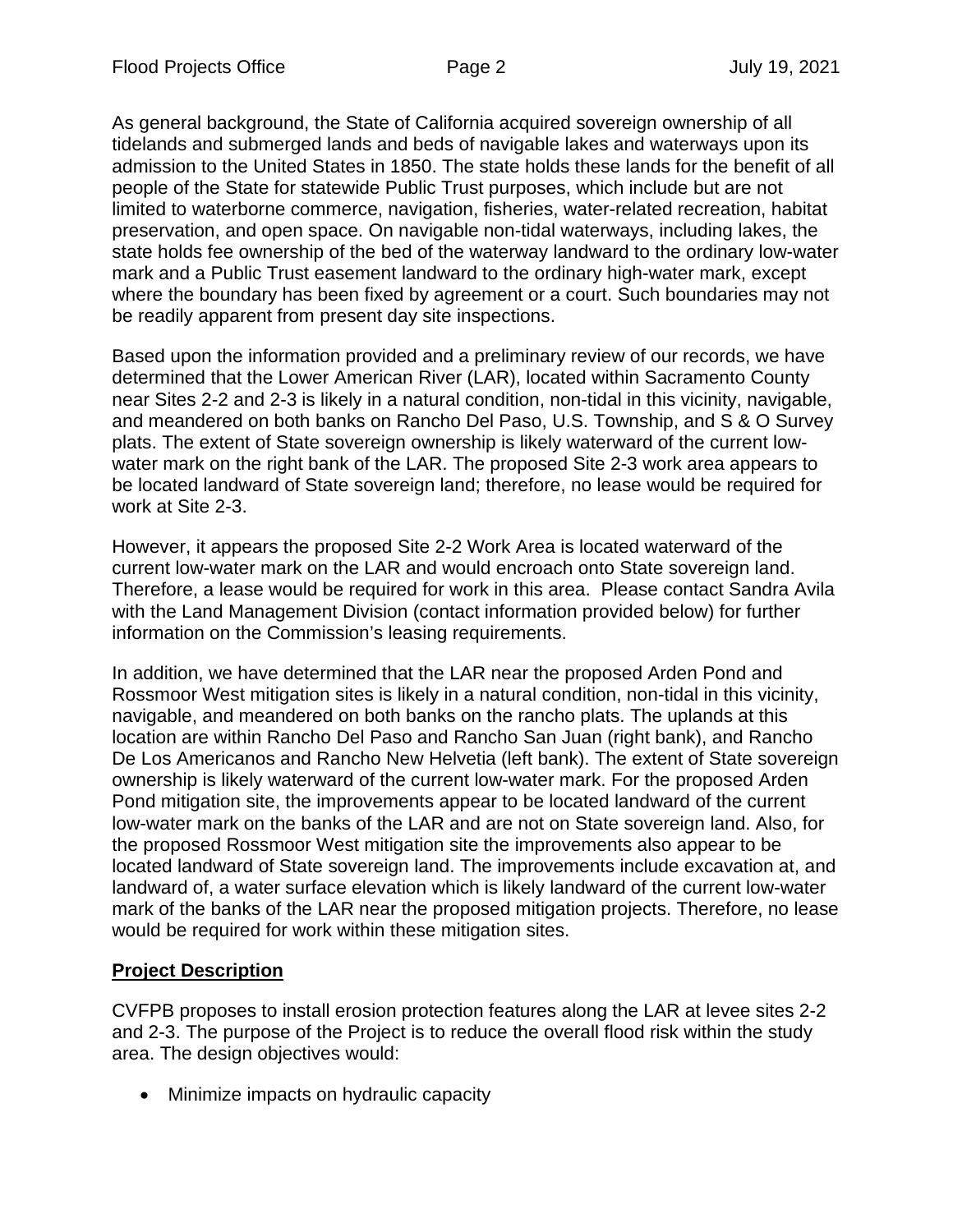- Maximize the width of the planting benches without impacting hydraulic capacity
- Minimize excavation into the existing berm and preserve existing resources where possible
- Minimize the footprint into the existing channel.

In addition, the Project includes the development of three sites to provide for the mitigation of impacts to biological resources in the LAR; the Arden Pond Mitigation Site, and the Rossmoor West and East Mitigation Sites. The mitigation sites would create riparian, shaded riverine aquatic, and valley elderberry beetle habitats.

From the Project Description, Commission staff understands that the Project would include the following components that have potential to affect State sovereign land:

- Positioning rock slope protection around the Howe Avenue Bridge piers.
- Depositing launchable rock on the existing bank at a 2:1 slope, extending below the ordinary low-water mark at Site 2-2.

# **Environmental Review**

Commission staff requests that the CVFPB consider the following comments on the Project's Draft SEIS/EIR, to ensure that impacts to State sovereign land are adequately analyzed for the Commission's use of the SEIR to support a future lease approval for the Project.

# Cultural Resources

- 1. Tribal Consultation: Page 3-103 states that consultation with Native American is ongoing at this time. Commission staff requests that the results of consultation be provided when complete.
- 2. Title to Resources: Commission staff requests the Archaeological Discovery Plan (Mitigation Measure [MM] CR-2, found on page 3-108) include a statement that the title to all archaeological sites, and historic or cultural resources on or in the tide and submerged lands of California is vested in the State and under the jurisdiction of the Commission (Pub. Resources Code, § 6313). Commission staff also requests that MM CR-4 include the following statement: "The final disposition of archaeological, historical, and paleontological resources recovered on State lands under the jurisdiction of the California State Lands Commission must be approved by the Commission." Finally, Commission staff requests that the lead agencies consult with staff attorney Jamie Garrett (see contact information below) should any cultural resources on State lands be discovered during construction of the proposed Project.